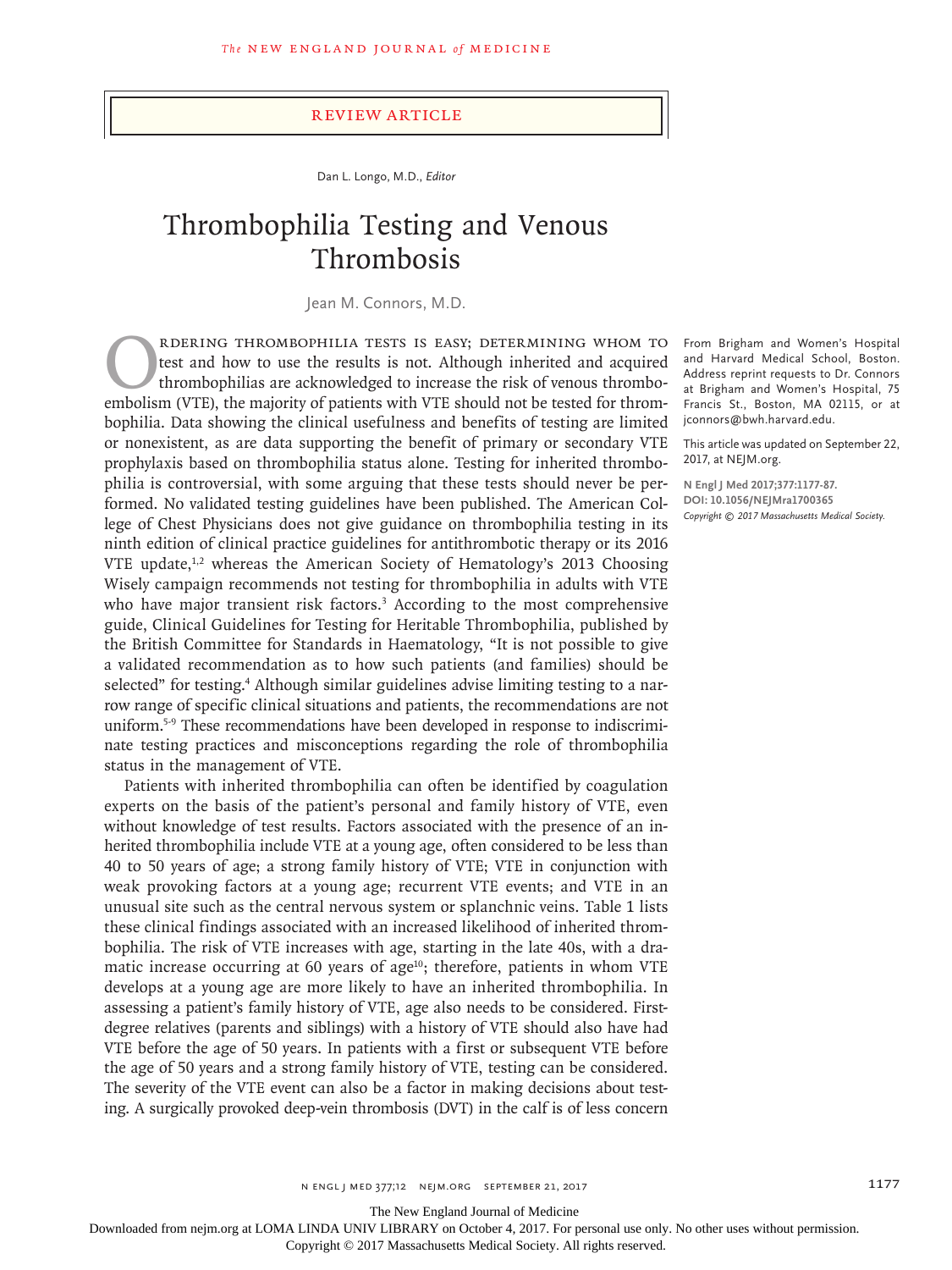#### **Table 1. Clinical Characteristics Suggestive of Inherited Thrombophilia in Patients with Venous Thromboembolism (VTE).**

Thrombosis at a young age (<50 yr), especially in association with weak provoking factors (minor surgery, combination oral contraceptives, or immobility) or unprovoked VTE

Strong family history of VTE (first-degree family members affected at a young age)

Recurrent VTE events, especially at a young age\*

VTE in unusual sites such as splanchnic or cerebral veins†

\* The antiphospholipid syndrome must also be considered, but it is not inherited. † Patients with splanchnic-vein VTE should be assessed for myeloproliferative neoplasms and paroxysmal nocturnal hemoglobinuria.

than an extensive lower-extremity DVT or a bilateral pulmonary embolism and is also of less concern than a fatal pulmonary embolism in a first-degree relative at a young age. Figure 1 is an algorithm that can aid clinicians in selecting patients for thrombophilia testing on the basis of currently available data, recognizing that the field is still evolving. A summary of recommendations is provided in Table 2, and these recommendations are explained in greater detail below.

The controversy surrounding testing stems from the demonstrated lack of effect of thrombophilia status on VTE outcomes, including



#### **Figure 1. Algorithm for Selecting Patients with a First Venous Thromboembolism (VTE) for Thrombophilia Testing.**

In patients with a first VTE provoked by strong triggers, there is no role for thrombophilia testing. In young patients with VTE provoked by weak factors (minor surgery or prolonged air travel), testing can be considered, with the full understanding that results should not affect the initial management of VTE. Since patients with prior VTE are often considered for VTE prophylaxis at times of increased risk, regardless of thrombophilia status, it is often only female family members contemplating exogenous estrogen use or pregnancy who might benefit from knowing the results of testing for inherited thrombophilia in young patients with VTE provoked by weak triggers. Young patients with a first, unprovoked VTE also derive a limited personal benefit from testing for inherited thrombophilia, but the results might affect decisions about estrogen use or pregnancy management in female family members. For patients with unprovoked VTE, especially arterial thrombotic events, antiphospholipid antibody (aPL) testing (in vitro clotting assay for lupus anticoagulants and tests for anticardiolipin and anti–beta-2 glycoprotein 1 antibodies) can be performed. Patients with thrombosis in splanchnic veins should also be screened for myeloproliferative neoplasms (MPN) such as polycythemia vera and paroxysmal nocturnal hemoglobinuria (PNH). DVT denotes deep-vein thrombosis, FVL factor V Leiden, PE pulmonary embolism, and PTG prothrombin gene mutation.

The New England Journal of Medicine

Downloaded from nejm.org at LOMA LINDA UNIV LIBRARY on October 4, 2017. For personal use only. No other uses without permission.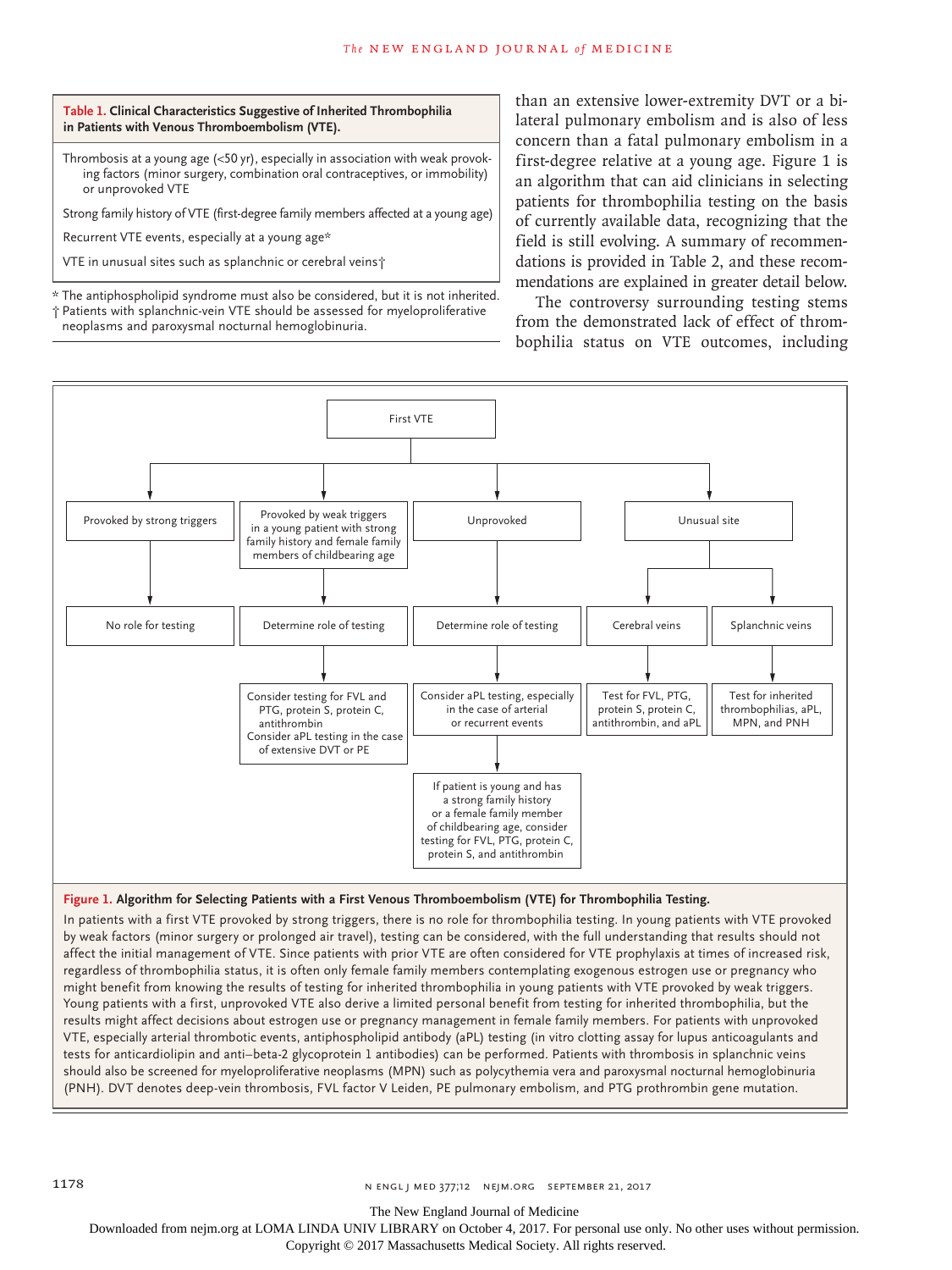| Table 2. Summary of Recommendations Regarding Testing for Thrombophilia.* |                                                                                                                                                                                                                                                                                                                                                                                                                                                     |  |  |
|---------------------------------------------------------------------------|-----------------------------------------------------------------------------------------------------------------------------------------------------------------------------------------------------------------------------------------------------------------------------------------------------------------------------------------------------------------------------------------------------------------------------------------------------|--|--|
| Recommendation                                                            | Explanation                                                                                                                                                                                                                                                                                                                                                                                                                                         |  |  |
| Do not test at time of VTE event                                          | Test at completion of anticoagulant therapy for provoked VTE; for unprovoked VTE,<br>test after treatment for acute event if cessation of anticoagulant therapy is con-<br>templated and test results might change management strategy                                                                                                                                                                                                              |  |  |
| Do not test while patient is receiving anticoagulant<br>therapy           | Test when VKA has been stopped for at least 2 wk, DOAC has been stopped for at<br>least 2 days (preferably longer), and UFH or LMWH for antithrombin levels has<br>been stopped for more than 24 hr                                                                                                                                                                                                                                                 |  |  |
| Do not test if VTE is provoked by strong risk factors                     | Strong risk factors are major trauma, major surgery, immobility, major illness                                                                                                                                                                                                                                                                                                                                                                      |  |  |
| Consider testing                                                          | Consider testing in patients in whom VTE occurs at a young age in association with<br>weak provoking factors or a strong family history of VTE or in patients who have<br>recurrent VTE                                                                                                                                                                                                                                                             |  |  |
| Identify goals of testing                                                 | Identify goals in order to aid decision making regarding future VTE prophylaxis, to<br>guide testing of family members (especially regarding risk associated with COC<br>or pregnancy in female family members), and to determine cause (especially for<br>severe VTE, fatal VTE in family members, or VTE in an unusual location); test re-<br>sults alone should not be used for decision making regarding duration of anti-<br>coagulant therapy |  |  |
|                                                                           | *COCI III III III III DOACH III IIIMMII II IIII III III CII                                                                                                                                                                                                                                                                                                                                                                                         |  |  |

\* COC denotes combination oral contraceptives, DOAC direct oral anticoagulant, LMWH low-molecular-weight heparin, UFH unfractionated heparin, and VKA vitamin K antagonist.

death. Results of thrombophilia testing should rarely affect clinical decisions about the treatment of VTE. Available data show no significant differences in rates of recurrent VTE between patients with and those without thrombophilia or between patients who undergo testing for inherited thrombophilia and those who do not.<sup>11</sup> The significance of either positive or negative test results is often misinterpreted in clinical practice. Patients with positive results are frequently overtreated and kept on anticoagulant therapy indefinitely, even those with a provoked VTE and a low risk of recurrence, because of the perception that such patients have a significantly increased risk of recurrence. In addition, current tests for inherited thrombophilia are insufficient for identifying inherited risks of VTE. Many patients with a history of VTE in multiple family members at a young age have negative results on the standard testing panel for inherited thrombophilia. In these families, unaffected members have also been shown to be at increased risk for the development of VTE.12 Although positive test results might be useful for guiding decisions about testing first-degree family members who have not had VTE, patients and providers may falsely assume that the risk of VTE is low for family members with negative results.<sup>13-15</sup>

A patient with an acute VTE requires fullintensity anticoagulant therapy, regardless of the performed almost routinely, despite expert state-

cause of the VTE. It is not necessary to ascertain thrombophilia status at the time of presentation, even in patients who might benefit from such testing. Many tests ordered at the time of initial presentation, such as tests for protein C, protein S, antithrombin, and lupus anticoagulants, can have falsely low results because of acute thrombosis, inflammation, pregnancy or recent miscarriage, and other medical conditions. The presence of anticoagulants can result in false positive test results, especially for antiphospholipid antibodies. Testing at presentation can result in uncertainty about the validity of the results, leading to repeated testing and increased costs. False positive results can lead to diagnosis of a deficiency that the patient may not have, and normal results may provide false reassurance. Although polymerase-chain-reaction (PCR) testing for the factor V Leiden mutation and the prothrombin gene G20210A mutation is reliable in any clinical setting, there is no need to order tests for thrombophilia from the emergency department or during hospitalization for acute VTE, since the initial management will not change as a result of such testing.

#### Thrombophilia Testing

In the United States, thrombophilia testing is

The New England Journal of Medicine

Downloaded from nejm.org at LOMA LINDA UNIV LIBRARY on October 4, 2017. For personal use only. No other uses without permission.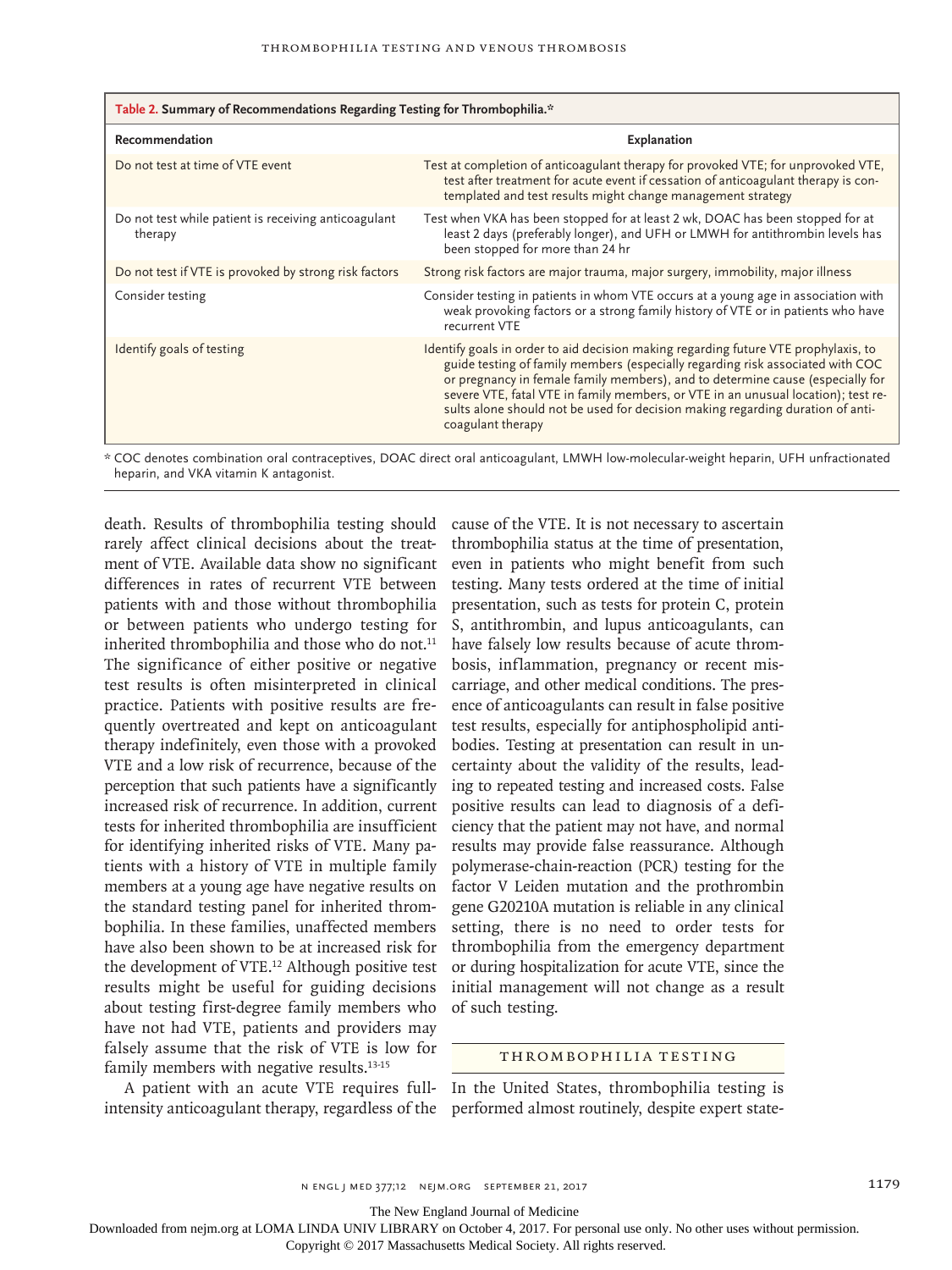ments advising that such testing not be performed and data showing that the results should not alter VTE management.16 We cannot escape the fact that these tests are available. Decision making regarding whom to test can seem like a Möbius strip, exemplified by the paradox of this guidance statement from the Anticoagulation Forum: "If a woman contemplating estrogen use has a first-degree relative with VTE and a known hereditary thrombophilia, test for that thrombophilia if the result would change the decision to use estrogen."9 Clearly, testing of the family member had to have occurred at some point for this statement to make any sense. Testing of selected patients may be indicated not to guide immediate VTE management but instead to facilitate and guide future decision making for the patient and family members.

The first steps in deciding whether to test a patient are to determine why the tests are being ordered and how the results will be used. Test results should not affect decisions about the duration of anticoagulant therapy for the management of VTE, as discussed below. In clinical practice, positive test results can serve to reinforce adherence to prophylaxis both by patients, especially young male patients, and by physicians, including surgeons, although it must be kept in mind that negative results do not equate with low risk. Testing can also explain why VTE developed, since inherited thrombophilias are associated with an increased risk of a first VTE.<sup>17,18</sup> The goals of testing and the psychological effect must be understood and assessed before the tests are ordered.

Although thrombophilia status is often used in making decisions about secondary prophylaxis after a first provoked VTE or about primary prophylaxis in positive family members at times of added or increased risk, data supporting this practice are limited. There are no data suggesting that patients with VTE and inherited thrombophilia should be treated differently from those who have VTE without thrombophilia; both groups should benefit from the use of VTE prophylaxis at times of increased major risk. A randomized, controlled trial addressing the question of whether testing for inherited thrombophilia at the time of a first VTE alters the risk of recurrence was stopped early because of low enrollment and lack of funding.19 Adherence to prophylactic regimens can be difficult. Even in the case of patients with a known deficiency of antithrombin, protein S, or protein C, only 51% of positive family members use primary VTE prophylaxis at times of increased risk, despite documented advice encouraging them to do so.<sup>20</sup>

Patients should have completed anticoagulant therapy and should not be taking oral anticoagulants at the time of testing, since vitamin K antagonists will decrease protein S and protein C levels, and direct oral anticoagulants can affect clot-based assay results. Vitamin K antagonists should be withheld for a minimum of 2 weeks, and direct oral anticoagulants should be withheld for at least 5 half-lives, generally a minimum of 2 to 3 days. If the risk of recurrent VTE is deemed to be too high to stop anticoagulant therapy, the decision to continue therapy has already been made, and knowledge of thrombophilia status will not affect the care of the patient. If testing of the patient is deemed critical for the purpose of advising family members about testing, then consultation with local experts is advised to ensure valid results. Antiphospholipid antibodies should not be assessed when VTE has clearly been provoked by surgery or other high-risk events.

## Thrombophilia Tests

Tests for factors that have been associated with strong, independent heritable risks of the development of VTE, with identified mutations and with reasonable frequency in the population, are listed in Table 3. These factors include inherited deficiencies of the natural anticoagulants protein S, protein C, and antithrombin and the two point mutations — factor V Leiden and the prothrombin gene — that result in gain-of-function mutations and procoagulant states. The initial tests for proteins S and C and antithrombin should be functional tests assessing the activity level of each in plasma. For factor V Leiden, the activated protein C resistance (APCR) test is often the first screening test, followed by PCR analysis to confirm the presence of factor V Leiden if the APCR result is abnormal. The only test available for the prothrombin gene mutation is a PCR test. Tests not listed in Table 3, such as tests for elevated factor VIII activity, elevated factor IX and factor XI activity, an elevated level of plasmino-

The New England Journal of Medicine

Downloaded from nejm.org at LOMA LINDA UNIV LIBRARY on October 4, 2017. For personal use only. No other uses without permission.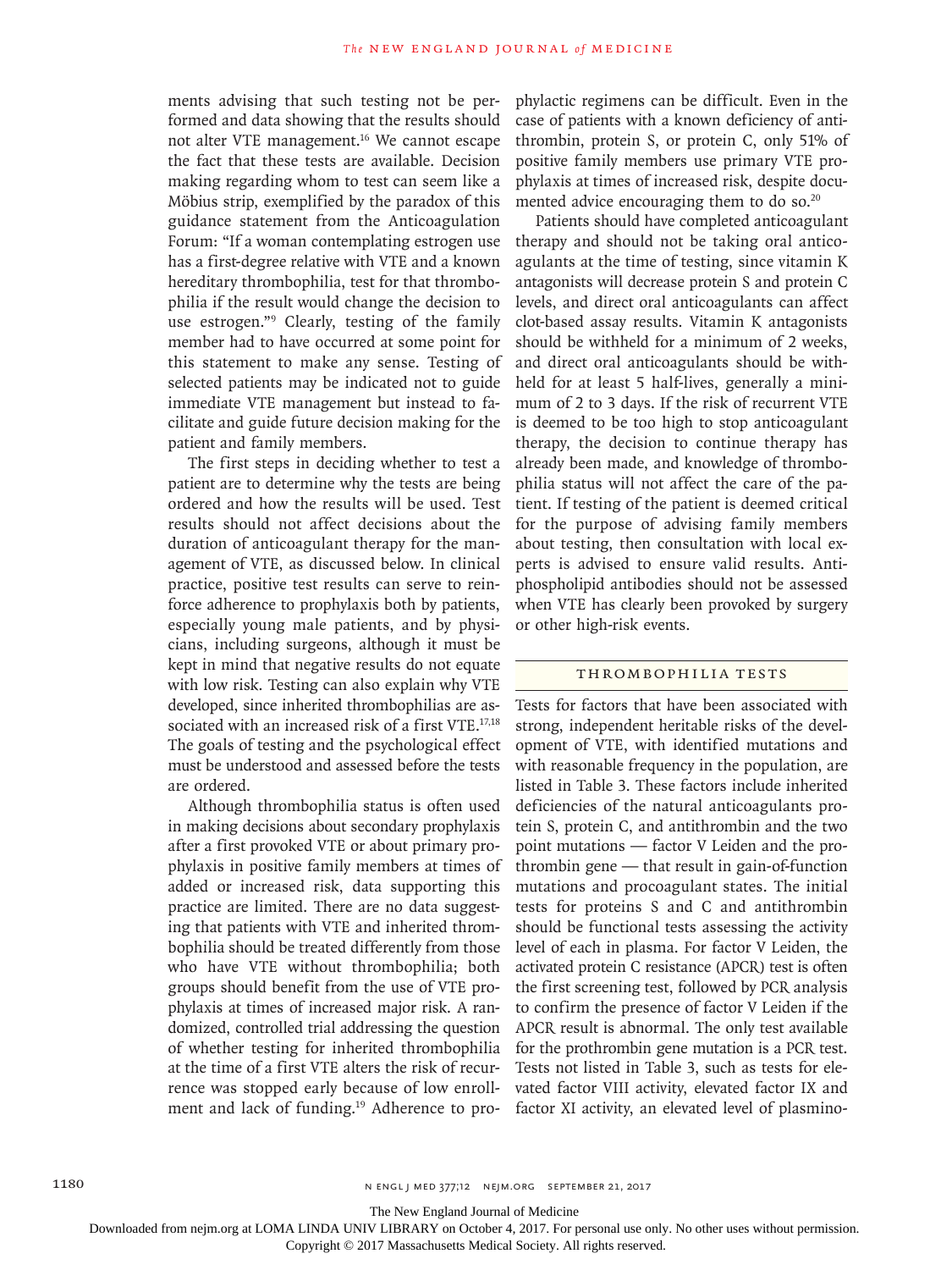| Table 3. Thrombophilia Tests and Prevalence of Risk Factors.* |                                                                                                                                 |                                                                                              |  |  |
|---------------------------------------------------------------|---------------------------------------------------------------------------------------------------------------------------------|----------------------------------------------------------------------------------------------|--|--|
| Thrombophilia Type                                            | Assay                                                                                                                           | Prevalence                                                                                   |  |  |
| <b>Inherited</b>                                              |                                                                                                                                 |                                                                                              |  |  |
| Increased procoagulant activity<br>(common)                   |                                                                                                                                 |                                                                                              |  |  |
| Factor V Leiden                                               | APCR and PCR                                                                                                                    | White, 5.0%<br>Hispanic, 2.2%<br><b>Black</b> , 1.2%<br>Native American, 1.2%<br>Asian, 0.4% |  |  |
| Prothrombin gene mutation                                     | <b>PCR</b>                                                                                                                      | White, 3%                                                                                    |  |  |
| Decreased anticoagulant activity<br>(uncommon)                |                                                                                                                                 |                                                                                              |  |  |
| Protein C                                                     | Activity assay                                                                                                                  | < 0.5%                                                                                       |  |  |
| Protein S                                                     | Activity assay                                                                                                                  | $< 0.5\%$                                                                                    |  |  |
| Antithrombin                                                  | Activity assay                                                                                                                  | $< 0.5\%$                                                                                    |  |  |
| Acquired                                                      |                                                                                                                                 |                                                                                              |  |  |
| Lupus anticoagulants†                                         | In vitro clotting assay: PTT-LA, dRVVT,<br>silica clotting time<br>ELISA: ACL IgG and IgM, beta-2 glycoprotein 1<br>IgG and IgM | Overall, 0-5%<br>Patients with VTE, 10-12%<br>Patients with SLE, 35%                         |  |  |

\* Information on prevalence for factor V Leiden is from Ridker et al.,21 for prothrombin gene mutation is from Ridker et al.,<sup>22</sup> for protein C, protein S, and antithrombin is from Middeldorp et al.,<sup>23</sup> and for lupus anticoagulants is from Vila et al.<sup>24</sup> and Petri et al.<sup>25</sup> ACL denotes anticardiolipin, APCR activated protein C resistance (a plasma test for the presence of factor V Leiden), dRVVT dilute Russell's viper venom test, ELISA enzyme-linked immunosorbent assay, PCR polymerase chain reaction, PTT-LA partial-thromboplastin time–lupus anticoagulant, and SLE systemic lupus erythematosus. † Up to 5% of healthy people have positive antiphospholipid tests with no apparent clinical significance. Tests are posi-

tive in 10 to 12% of patients with VTE and in up to roughly 35% of patients with SLE who do not have VTE (up to 50 to 80% in some studies).

gen activator inhibitor type 1 (PAI-1), and the 4G/5G PAI-1 promoter polymorphism, either have not been conclusively associated with risk or require further validation. The methylenetetrahydrofolate reductase polymorphisms (677C→T, 1298A→C), which are present in up to 45% of the population worldwide, depending on ethnicity, are not associated with an increased risk of either a first VTE or a recurrence.<sup>27-29</sup> Recent studies designed to identify new candidate genes and mutations have been disappointing, with the findings having only a minimal effect on VTE risk. Genomewide association studies and wholeexome sequencing studies are ongoing. Current evidence suggests that there is little, if any, contribution of the inherited thrombophilias to the development of arterial thrombotic events. Therefore, tests for inherited thrombophilia should not be ordered for the evaluation of myocardial infarction, stroke, or peripheral arterial thrombosis.30

Antiphospholipid antibodies constitute an acquired risk of both arterial and venous thrombosis. Tests for antiphospholipid antibodies are generally included in the workup for a hypercoagulable state; therefore, brief information on these tests is included here and in Table 3. Sensitive clot-based assays for the detection of lupus anticoagulants (partial-thromboplastin time with dilute phospholipid, dilute Russell's viper venom time, and silica clotting time), with a confirmatory step that adds excess phospholipid to the test to neutralize antiphospholipid antibodies that might be present, should be performed. Diagnostic yield is improved if two types of clotbased assays are performed, rather than only one.26 In addition to the clot-based assays, enzymelinked immunosorbent assay (ELISA)–based tests for IgG and IgM anticardiolipin antibodies and IgG and IgM anti–beta-2 glycoprotein 1 antibodies complete the antiphospholipid antibody testing panel (Table 3).<sup>31</sup> Other antibody specificities

The New England Journal of Medicine

Downloaded from nejm.org at LOMA LINDA UNIV LIBRARY on October 4, 2017. For personal use only. No other uses without permission.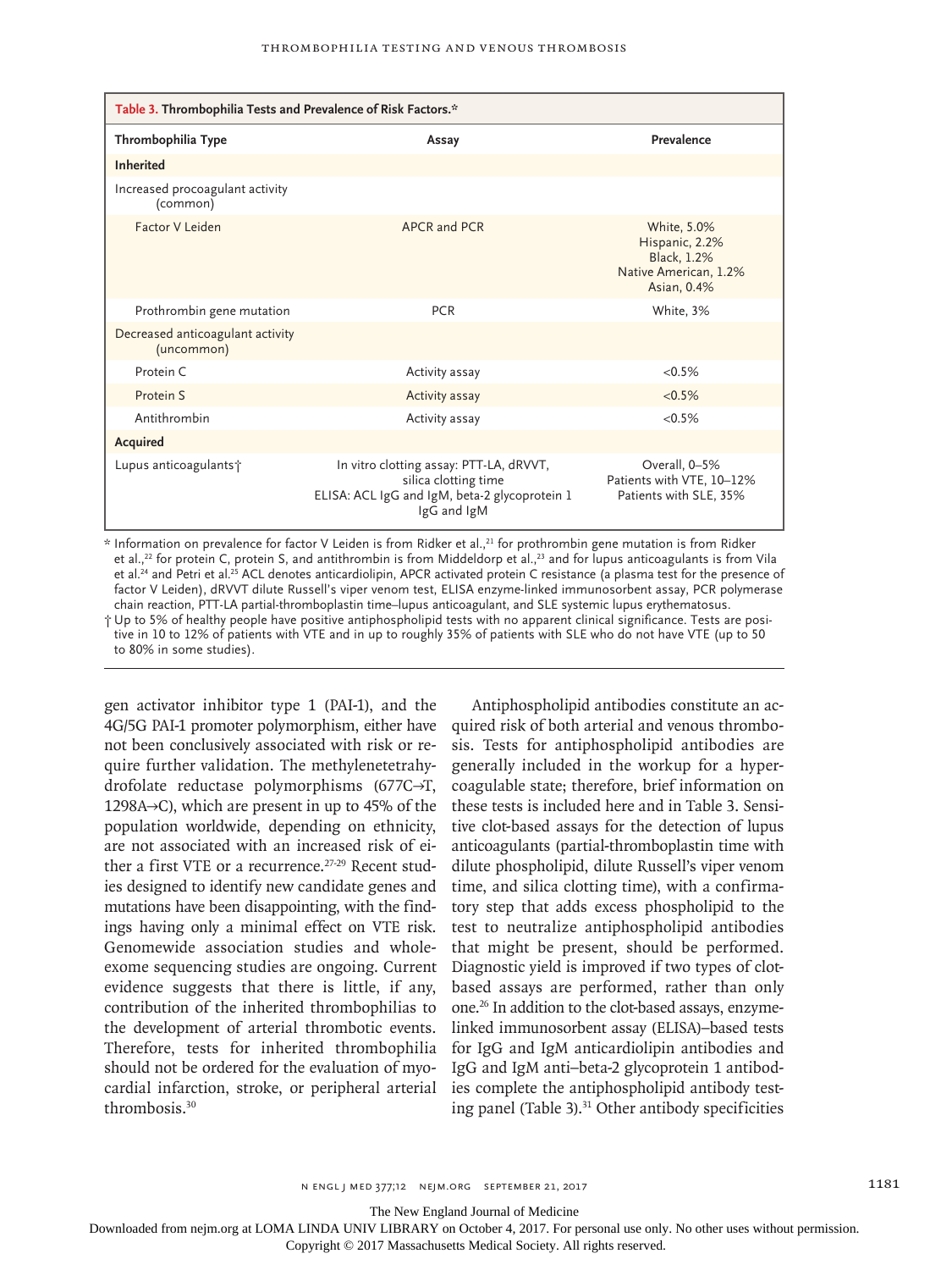| Table 4. Diagnostic Criteria for the Antiphospholipid Syndrome.                                                                                                                                                                   | is to determine<br>The role that tl                         |
|-----------------------------------------------------------------------------------------------------------------------------------------------------------------------------------------------------------------------------------|-------------------------------------------------------------|
| The antiphospholipid syndrome is present if at least one of the two clinical<br>criteria and at least one of the three laboratory criteria are met:                                                                               | decision-makin<br>ing between a p                           |
| Clinical criteria                                                                                                                                                                                                                 | VTE is the mo                                               |
| Vascular thrombosis: one or more documented clinical episodes of arterial or<br>venous thrombosis in any organ or tissue (documented by means of<br>imaging or histopathological assessment) in the absence of vasculitis         | ment of VTE.<br>events, a 3-moi                             |
| Pregnancy complication                                                                                                                                                                                                            | apy is usually                                              |
| Unexplained death of a morphologically normal fetus at or beyond wk 10<br>of gestation                                                                                                                                            | with unprovok<br>therapy may be                             |
| Premature birth of a morphologically normal neonate before wk 34 of gestation<br>as a result of eclampsia, severe preeclampsia, or placental insufficiency                                                                        | with a high ris<br>voked VTE is a                           |
| Three or more unexplained, consecutive, spontaneous abortions before<br>wk 10 of gestation, not related to chromosomal or anatomical abnor-<br>malities in the parents                                                            | dividualized as<br>unprovoked V <sub>1</sub><br>ences among |
| Laboratory criteria*                                                                                                                                                                                                              | during anticoa                                              |
| Lupus anticoagulant assay                                                                                                                                                                                                         | against the ben                                             |
| $\mathbf{r}$ , and the second contract of the second contract of the second contract of the second contract of the second contract of the second contract of the second contract of the second contract of the second contract of | for the preven                                              |

IgG or IgM anticardiolipin antibody test

IgG or IgM anti–beta-2 glycoprotein 1 antibody test

\* Approved assays for each of the three laboratory tests should be performed. Initial testing should include at least one but ideally two in vitro clot-based assays and the ELISA-based tests for anticardiolipin and anti–beta-2 glycoprotein 1 IgG and IgM antibodies. The diagnosis of the antiphospholipid syndrome requires the presence of both clinical events and positive laboratory test findings, according to the revised Sapporo criteria.26 Patients with the diagnosis should have a documented vascular thrombotic event or pregnancy complication as described in the revised criteria and at least one laboratory test result that is positive on two occasions at least 12 weeks apart. For ELISA-based tests, results should be at least 40 units or in the 99th percentile. Ideally, in addition to ELISA-based tests, two in vitro clot-based assays should be performed to determine the presence of a lupus anticoagulant.

> (e.g., antiphosphatidylserine antibodies) or immunoglobulin subclasses (IgA) are not included because they have not been convincingly associated with thrombosis. The diagnosis of the lupus anticoagulant syndrome is made when both the clinical and laboratory criteria are met. The laboratory criteria require that a positive test result be persistently positive on two occasions at least 12 weeks apart. For ELISA-based tests, the results should be medium or high (≥40 units) or in the 99th percentile. The presence of antiphospholipid antibodies alone, especially on one occasion, does not establish a diagnosis of the antiphospholipid antibody syndrome. Adherence to strict diagnostic criteria is critical for appropriate patient care (Table 4).

## Approach to VTE Management

After full-intensity anticoagulant therapy has been started, the next step in the management of VTE

the duration of anticoagulation. hrombophilia status plays in this g process is limited. Distinguishprovoked VTE and an unprovoked ost critical factor in the manage-For patients with provoked VTE nth course of anticoagulant thersufficient. $31,32$  whereas for those ed events, lifelong or indefinite e indicated.<sup>33</sup> Identifying patients sk of recurrence after an unpron area of active investigation. Insessment of each patient with an TE is important, because differpatients in the risk of bleeding gulant therapy must be weighed efit of continued anticoagulation ition of a recurrent VTE. Riskstratification tools, such as the DASH score  $(based on p-dimer level, age, sex, and hormonal-<sub>1</sub>$ therapy status), $34$  the Vienna prediction model, $35$ and the HERDOO2 score (based on status with respect to hyperpigmentation, edema, or redness in either leg;  $\upsilon$ -dimer level ≥250  $\mu$ g per liter; obesity; and older age),<sup>36</sup> have been developed to aid in assessing the risk of recurrence in patients with unprovoked events. Thrombophilia status is not incorporated into any of these tools. For patients with VTE who are found to have an inherited thrombophilia, it is the provoked or unprovoked nature of the VTE, not the thrombophilia, that drives decisions about the duration of anticoagulant therapy.

#### **Provoked VTE**

Patients with VTE and strong, transient provoking factors, such as major surgery, trauma, immobility, or hospitalization for acute medical illness, have a low risk of recurrent VTE, regardless of thrombophilia status. Reported rates of recurrence after a surgically provoked VTE range from a cumulative risk of 0% at 2 years in one study<sup>37</sup> to a risk of 0.7% per patient-year in patients followed for 2 years in a large meta-analysis.38 Among patients with VTE provoked by nonsurgical triggers, the risk of recurrence is also low and is similar for patients with and those without thrombophilia.<sup>39</sup> Even patients who have homozygous factor V Leiden or the prothrombin gene mutation or have deficiencies of protein S, protein C, or antithrombin do not require lifelong anticoagulant therapy after a VTE

1182 **n engl j med 377;12 nejm.org September 21, 2017** n engl j med 377;12 nejm.org September 21, 2017

The New England Journal of Medicine

Downloaded from nejm.org at LOMA LINDA UNIV LIBRARY on October 4, 2017. For personal use only. No other uses without permission.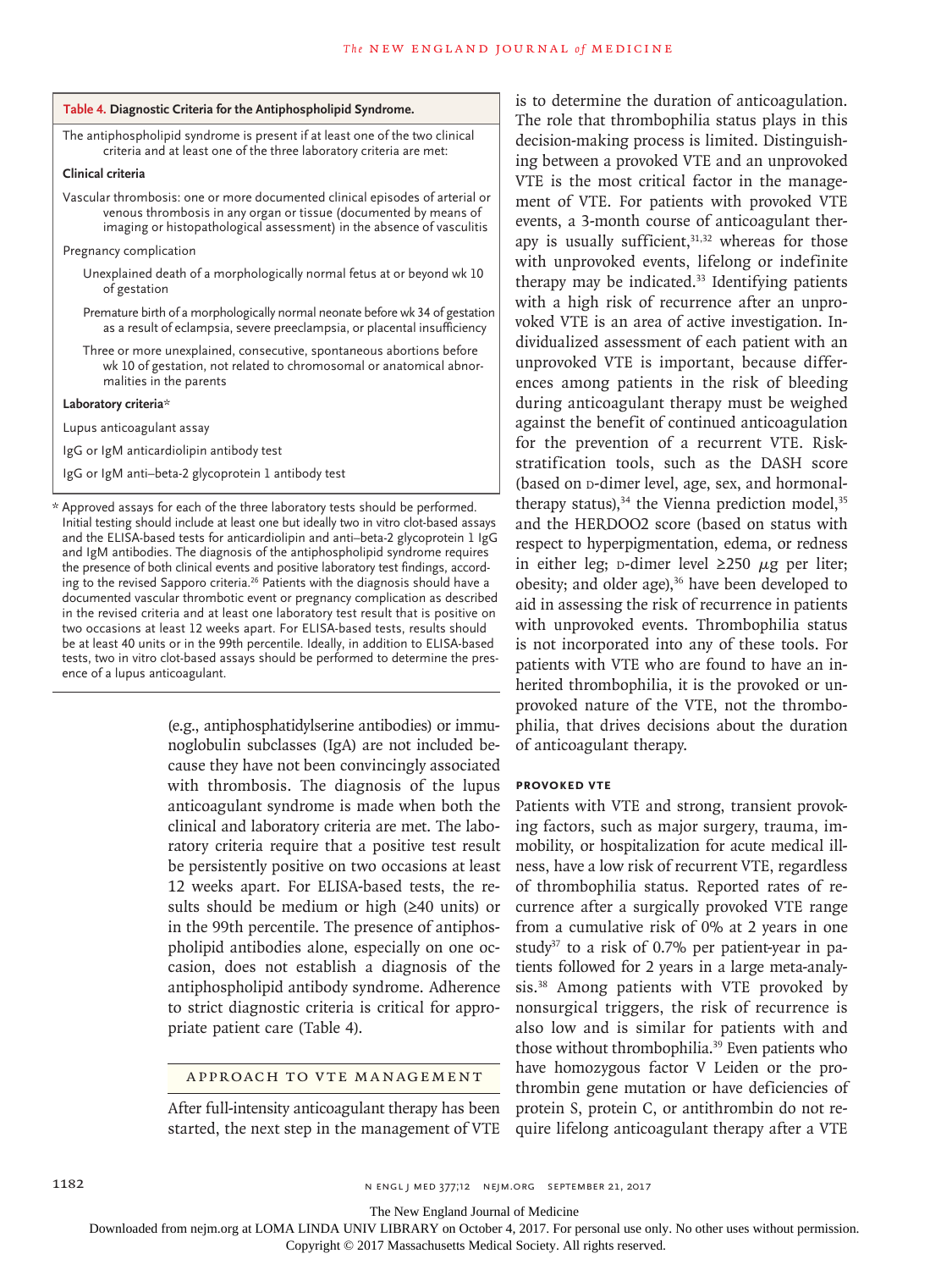due to recognized provoking factors. One large study showed a low recurrence risk, similar to that in the reference population, for homozygous factor V Leiden or the prothrombin gene mutation and for compound heterozygous mutations.40 These studies showed a slight, nonsignificant increase in the risk of recurrence for patients with protein S, protein C, and antithrombin deficiencies as compared with patients who did not have thrombophilia.37,38 Patients generally do not require indefinite anticoagulant therapy for a first provoked VTE, even if thrombophilia testing is performed and the results are positive.

# **Unprovoked VTE**

Patients with unprovoked VTE have a significantly increased risk of recurrence, as compared with patients who have provoked VTE, with roughly a 10% risk in the first year after anticoagulant therapy is stopped and with a cumulative risk of 40% at 5 years and more than 50% at 10 years.33 Although patients with unprovoked VTE may have thrombophilia, the risk of recurrence is not influenced by factor V Leiden and the prothrombin gene mutation, which are common inherited thrombophilias. In one study, patients with unprovoked VTE who were heterozygous for factor V Leiden or the prothrombin gene mutation had a low risk of recurrence, which did not differ significantly from the risk among patients without inherited thrombophilia (hazard ratio, 1.34; 95% confidence interval [CI], 0.73 to 2.46;  $P=0.35$ ).<sup>37</sup> Another study also showed that the risk of recurrence was low for patients with inherited thrombophilia as compared with those who did not have inherited thrombophilia, with an adjusted hazard ratio of 0.7 (95% CI, 0.3 to 2.0) for patients with the prothrombin gene mutation and 1.3 (95% CI, 0.8 to 2.1) for those with factor V Leiden; in addition, the risk did not differ significantly among patients with deficiencies of the natural anticoagulants, protein S, protein C, and antithrombin, as compared with patients who did not have such deficiencies (adjusted hazard ratio, 1.8; 95% CI, 0.9 to 3.8).<sup>40</sup> Although one study suggested that patients with antithrombin deficiency have a slightly increased risk of recurrence, the small number of patients makes it difficult to accurately determine differences in risk.<sup>41</sup> Patients with unprovoked VTE and inherited thrombophilia also have no greater risk of recurrent VTE while receiving standarddose anticoagulant therapy than those without inherited thrombophilia.<sup>42</sup> Antiphospholipid antibody testing in patients with a first, unprovoked VTE might be useful if there is clinical equipoise regarding the cessation of anticoagulant therapy. Positive results in conjunction with an appropriate clinical event meeting the revised Sapporo criteria (Table 4) could change management.

# Special Situations

## **The Antiphospholipid Syndrome**

The antiphospholipid antibody syndrome, an acquired thrombophilia associated with both venous and arterial thrombosis, is generally considered to confer a high risk of recurrent VTE. Although the recurrence rate among patients with VTE and positive antiphospholipid antibody tests has been questioned because of methodologic limitations of early studies, a more recent systematic review showed that among patients with unprovoked VTE, those with a lupus anticoagulant had a 40% increase in the risk of recurrence, as compared with patients who did not have a lupus anticoagulant.<sup>43</sup> For patients with clinically significant, unprovoked thrombotic events, such as a large pulmonary embolism or extensive lower-extremity DVT, and persistently high levels of antiphospholipid antibodies, continued anticoagulant therapy is advised. One difficulty with antiphospholipid antibody testing is that not all antiphospholipid antibodies confer similar risks of thrombosis; 2 to 5% of people in the general population have antiphospholipid antibodies without clinical sequelae.<sup>24,25</sup> Antiphospholipid antibody levels may also be transiently elevated in patients with acute infection, chronic disease, or autoimmune disorders, making it difficult to determine the clinical significance of one positive test. The revised Sapporo criteria (Table  $4$ )<sup>26</sup> were developed for research purposes to categorize patients for study. These criteria are used in clinical practice to aid in distinguishing between patients who have the antiphospholipid syndrome and those who merely have antiphospholipid antibodies. The spectrum of severity is wide for true cases of the antiphospholipid syndrome that result in thrombosis, with some patients having one simple thrombotic event and others having recurrent VTE and arterial thrombosis. In rare cases, the syndrome is catastrophic, leading to multiorgan failure or

The New England Journal of Medicine

Downloaded from nejm.org at LOMA LINDA UNIV LIBRARY on October 4, 2017. For personal use only. No other uses without permission.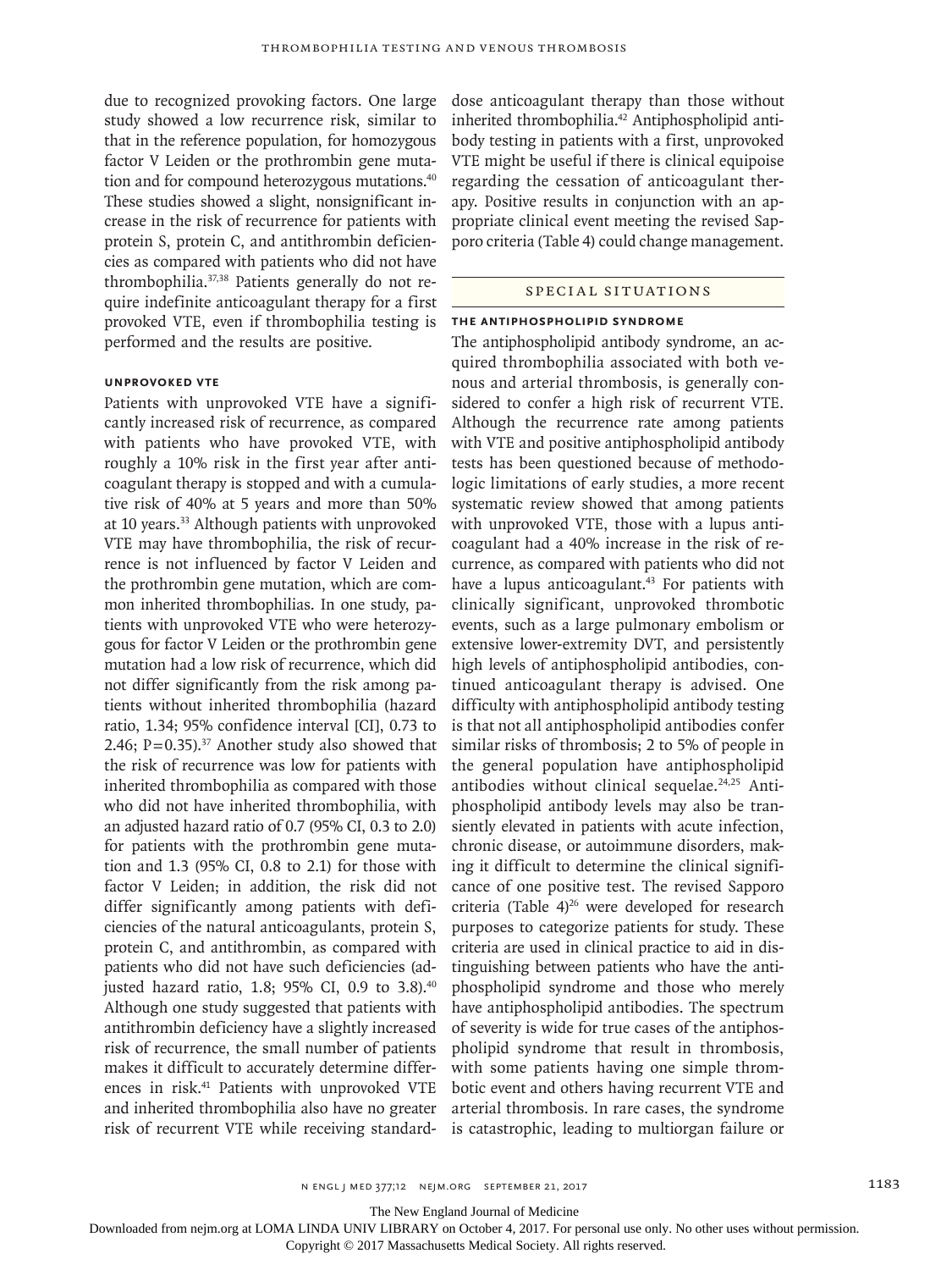even death, despite standard-intensity anticoagulant therapy.

# **Thrombosis in Unusual Locations**

Splanchnic-vein (portal, hepatic, splenic, or mesenteric) and cerebral venous thrombosis represent less common forms of VTE that can occur in young patients, with even more uncertainty regarding management than with the typical DVT or pulmonary embolism. Inherited thrombophilias have been reported to be associated with an increased risk of VTE in these sites, particularly thrombophilias due to the prothrombin gene mutation or factor V Leiden.<sup>44</sup> Other patient-specific factors, in addition to thrombophilia, can play a role in the development of thrombosis. These factors include extrinsic compression from a tumor, cirrhosis in the case of portal-vein thrombosis, and elevated estrogen levels as a result of pregnancy or use of combination oral contraceptives.<sup>45,46</sup> As observed for patients with lower-extremity DVT and pulmonary embolism, screening for inherited thrombophilia has not been shown to play a role in the care of patients with splanchnic-vein or cerebral venous thrombosis. However, given the morbidity associated with thrombosis at these sites, concern and anxiety regarding the cause often leads to testing for thrombophilia. Splanchnicvein thrombosis can also be the first manifestation of paroxysmal nocturnal hemoglobinuria and myeloproliferative neoplasms. Evaluation for these disorders should be considered in patients with unexplained splanchnic-vein thrombosis.

# **High-Estrogen States**

# *Combination Oral Contraceptives*

Exogenous estrogens and combination estrogen– progesterone oral contraceptives are associated with an increased risk of VTE among all women, with an additive and even synergistic increase in risk among women with inherited thrombophilias.47 Other factors such as smoking or obesity, in addition to the use of combination oral contraceptives and thrombophilia, can increase the risk of VTE even more. $48,49$  If a woman using combination oral contraceptives is tested for inherited thrombophilia and the results are positive, continuing anticoagulant therapy indefinitely for estrogen-associated provoked VTE is not necessary if the contraceptives are stopped. The greatest anxiety and controversy regarding thrombophilia testing concerns young female patients contemplating estrogen use. Although studies have shown that it is not practical or cost-effective to screen all women for thrombophilia before they use combination oral contraceptives,<sup>50</sup> for women who are first-degree relatives of patients with VTE and known inherited thrombophilia, screening may provide guidance in making informed choices about contraceptive use. As with screening in any patient population, however, a strong family history of VTE with negative results of thrombophilia testing does not indicate a low risk of VTE. A recent meta-analysis showed that women who are heterozygous for factor V Leiden or the prothrombin gene mutation but have no family history of VTE have only a modest additional risk of VTE when they use combination oral contraceptives.<sup>51</sup> Although the authors suggest that if no other risk factors are present, these women can be offered combination oral contraceptives, data from dedicated studies are needed to better define the risk before this approach can be adopted in clinical practice.

#### *Pregnancy*

Testing pregnant women in whom VTE develops carries the same caveats as testing in women who are contemplating the use of combination oral contraceptives. Management of VTE itself should not change on the basis of the test results. Avoidance of future use of combination oral contraceptives and antenatal VTE prophylaxis during subsequent pregnancies are recommended, regardless of thrombophilia status. The use of antepartum prophylaxis in women who have an inherited thrombophilia but no personal or family history of VTE is controversial, with varying recommendations because of extremely limited data. A recent study of the risk of VTE during pregnancy among women with inherited thrombophilia may change current practice because the findings provide newer risk assessments. The study showed that women who are homozygous for factor V Leiden or the prothrombin gene mutation or are compound heterozygous for the two mutations and those with antithrombin deficiency have an increased antepartum risk of VTE, even with a negative family history and no personal history of VTE.<sup>52</sup> Similarly, in a study involving a large group of women in whom VTE developed while they were using

The New England Journal of Medicine

Downloaded from nejm.org at LOMA LINDA UNIV LIBRARY on October 4, 2017. For personal use only. No other uses without permission.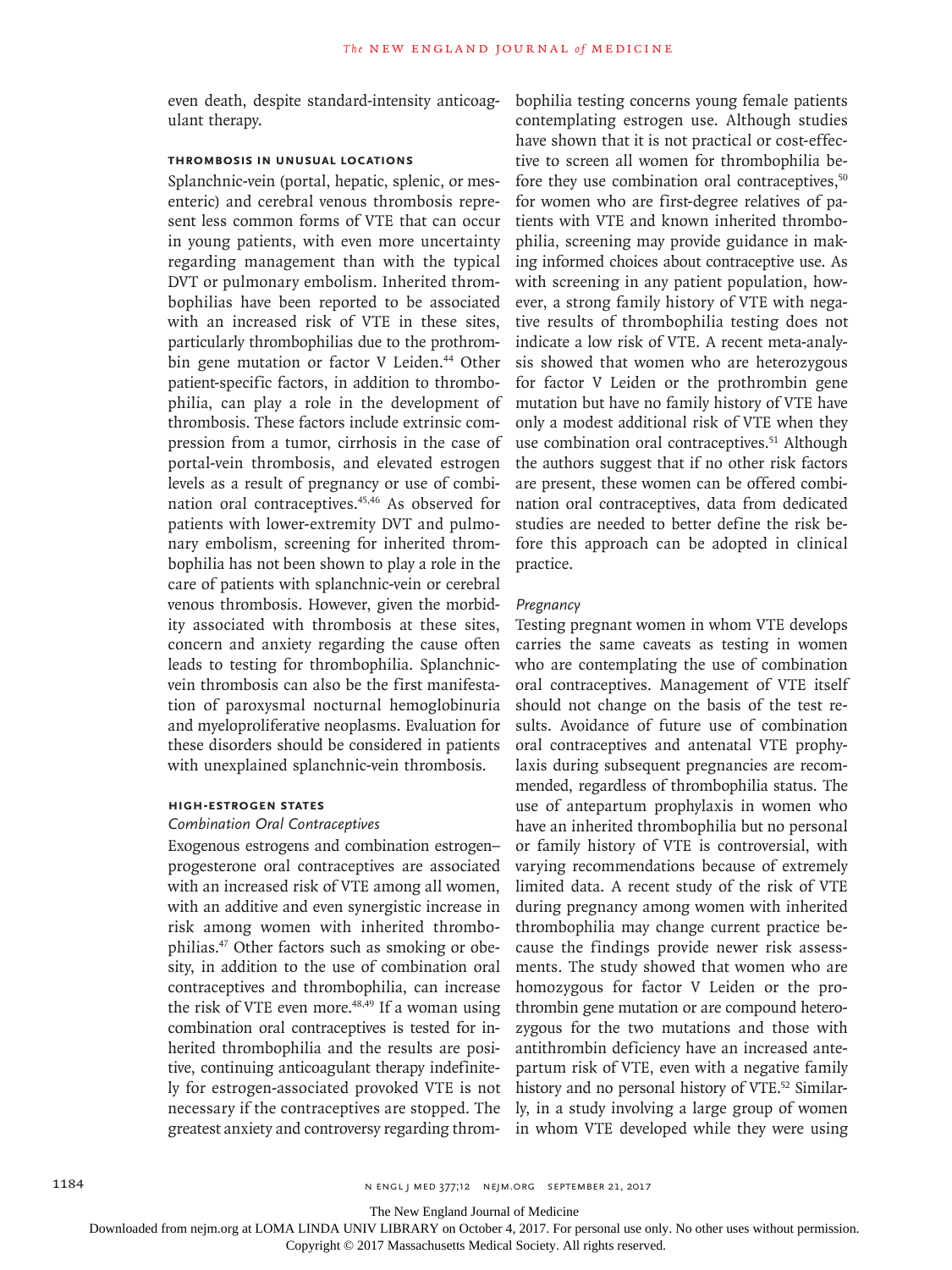combination oral contraceptives, family history was shown not to be predictive of inherited thrombophilia; the prevalence of inherited thrombophilia was similar among women with and those without a family history of VTE in firstdegree relatives.<sup>53</sup> If validated, both these findings — that a negative personal or family history of VTE does not appear to correlate with VTE risk among pregnant women with high-risk inherited thrombophilia and that among women using combination oral contraceptives, VTE is as likely to develop in women without inherited thrombophilia as it is in those with inherited thrombophilia — may significantly alter the approach to thrombophilia testing for women of childbearing age and their relatives.

# **Cancer**

Patients with cancer, particularly mucin-producing adenocarcinomas, have an increased risk of VTE. Although the presence of an inherited thrombophilia adds to the risk, the management of VTE in patients with cancer is also not influenced by inherited thrombophilia status. There is no reason to test for thrombophilia in patients with cancer and VTE. The duration of anticoagulant therapy in such patients is determined on the basis of the continued presence of cancer or ongoing treatment, as described in a number full text of this article at NEJM.org. of guidelines.1,2,54,55

#### Conclusions

The development of VTE is a multifactorial process, requiring the addition of individual environmental factors to genetic factors to precipitate thrombosis. Although patients with inherited thrombophilia have an increased relative risk of a first VTE, assessing the risk of recurrent VTE is the same in patients with and those without inherited thrombophilia. The presence of antiphospholipid antibodies, an acquired thrombophilia, requires diligent assessment before positive test results can be used to establish a diagnosis of the antiphospholipid syndrome and the need for prolonged anticoagulant therapy. Careful consideration must be given to selecting patients for thrombophilia testing. Understanding the limitations of testing, appropriately selecting patients for testing, and knowing how to use the results, all on the basis of currently available data, are essential in order to provide the best possible care for patients with VTE.

Dr. Connors reports receiving advisory board fees from Boehringer Ingelheim, fees for serving on an independent review committee from Bristol Myers Squibb, and fees for serving on a data and safety monitoring committee from Unum Therapeutics. No other potential conflict of interest relevant to this article was reported.

Disclosure forms provided by the author are available with the

#### **References**

**1.** Kearon C, Akl EA, Comerota AJ, et al. Antithrombotic therapy for VTE disease: antithrombotic therapy and prevention of thrombosis, 9th ed: American College of Chest Physicians evidence-based clinical practice guidelines. Chest 2012;141:Suppl: e419S-e494S.

**2.** Kearon C, Akl EA, Ornelas J, et al. Antithrombotic therapy for VTE disease: CHEST guideline and expert panel report. Chest 2016;149:315-52.

**3.** Hicks LK, Bering H, Carson KR, et al. The ASH Choosing Wisely campaign: five hematologic tests and treatments to question. Blood 2013;122:3879-83.

**4.** Baglin T, Gray E, Greaves M, et al. Clinical guidelines for testing for heritable thrombophilia. Br J Haematol 2010; 149:209-20.

**5.** Venous thromboembolic diseases: the management of venous thromboembolic diseases and the role of thrombophilia testing. London: National Clinical Guideline Centre, Royal College of Physicians, June 2012.

**6.** SIGN 122: prevention and management

of venous thromboembolism: quick reference quide. Edinburgh: Scottish Intercollegiate Guidelines Network, December 2010 (http://www.sign.ac.uk/assets/qrg122.pdf). **7.** Evaluation of Genomic Applications in Practice and Prevention (EGAPP) Working Group. Recommendations from the EGAPP Working Group: routine testing for Factor V Leiden (R506Q) and prothrombin (20210G>A) mutations in adults with a history of idiopathic venous thromboembolism and their adult family members. Genet Med 2011;13:67-76.

**8.** Spector EB, Grody WW, Matteson CJ, et al. Technical standards and guidelines: venous thromboembolism (Factor V Leiden and prothrombin 20210G >A testing): a disease-specific supplement to the standards and guidelines for clinical genetics laboratories. Genet Med 2005;7:444-53.

**9.** Stevens SM, Woller SC, Bauer KA, et al. Guidance for the evaluation and treatment of hereditary and acquired thrombophilia. J Thromb Thrombolysis 2016;41:154-64.

**10.** Silverstein MD, Heit JA, Mohr DN, Petterson TM, O'Fallon WM, Melton LJ III. Trends in the incidence of deep vein thrombosis and pulmonary embolism: a 25-year population-based study. Arch Intern Med 1998;158:585-93.

**11.** Coppens M, Reijnders JH, Middeldorp S, Doggen CJ, Rosendaal FR. Testing for inherited thrombophilia does not reduce the recurrence of venous thrombosis. J Thromb Haemost 2008;6:1474-7.

**12.** Couturaud F, Leroyer C, Tromeur C, et al. Factors that predict thrombosis in relatives of patients with venous thromboembolism. Blood 2014;124:2124-30.

**13.** Bezemer ID, van der Meer FJ, Eikenboom JC, Rosendaal FR, Doggen CJ. The value of family history as a risk indicator for venous thrombosis. Arch Intern Med 2009;169:610-5.

**14.** Zöller B, Ohlsson H, Sundquist J, Sundquist K. Familial risk of venous thromboembolism in first-, second- and thirddegree relatives: a nationwide family study in Sweden. Thromb Haemost 2013;109: 458-63.

**15.** Sørensen HT, Riis AH, Diaz LJ, Andersen EW, Baron JA, Andersen PK. Familial

n engl j med 377;12 nejm.org September 21, 2017 1185

The New England Journal of Medicine

Downloaded from nejm.org at LOMA LINDA UNIV LIBRARY on October 4, 2017. For personal use only. No other uses without permission.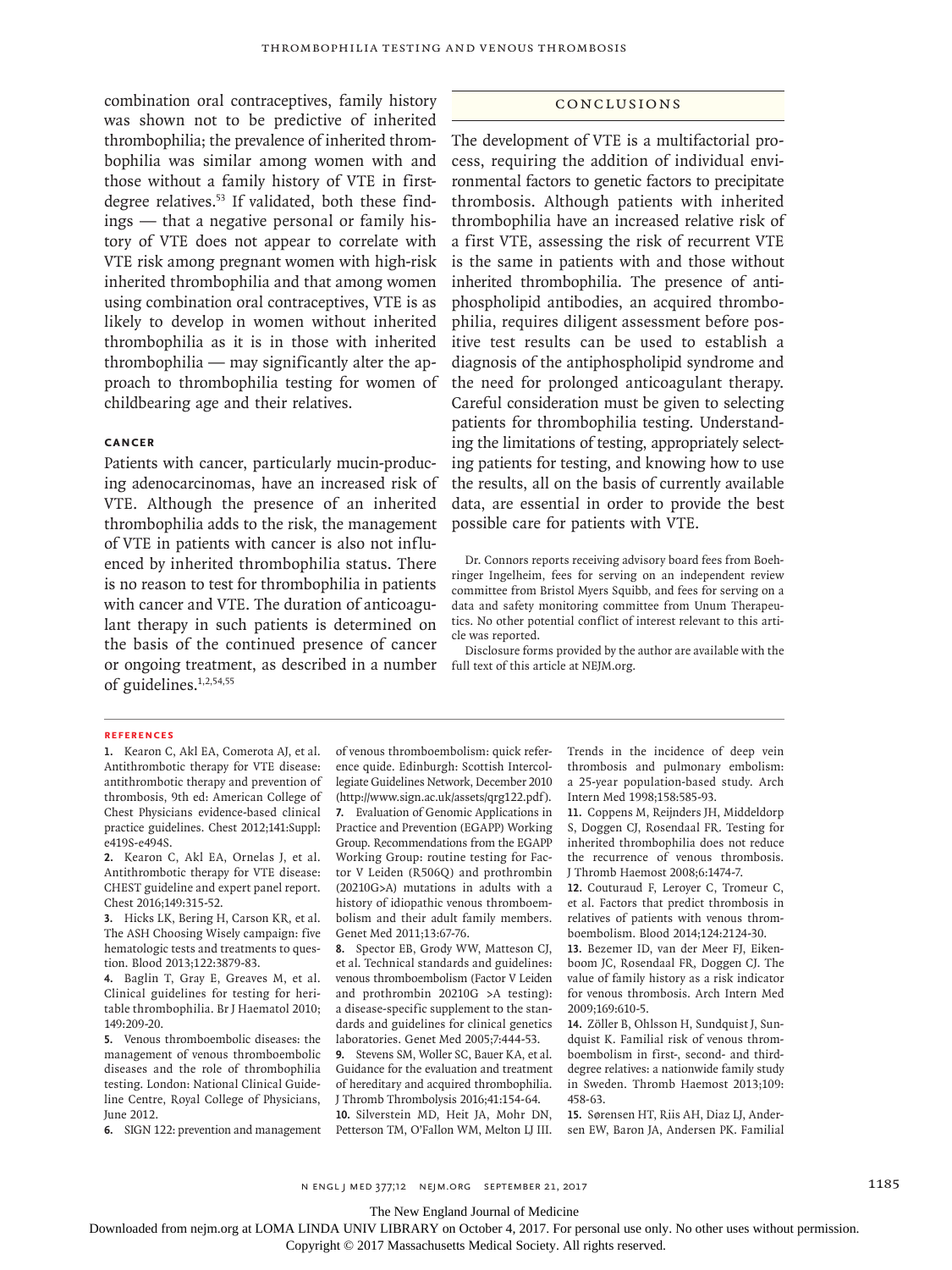risk of venous thromboembolism: a nationwide cohort study. J Thromb Haemost 2011;9:320-4.

**16.** Favaloro EJ, McDonald D, Lippi G. Laboratory investigation of thrombophilia: the good, the bad, and the ugly. Semin Thromb Hemost 2009;35:695-710.

**17.** Coppens M, van de Poel MH, Bank I, et al. A prospective cohort study on the absolute incidence of venous thromboembolism and arterial cardiovascular disease in asymptomatic carriers of the prothrombin 20210A mutation. Blood 2006;108: 2604-7.

**18.** Middeldorp S, Meinardi JR, Koopman MM, et al. A prospective study of asymptomatic carriers of the factor V Leiden mutation to determine the incidence of venous thromboembolism. Ann Intern Med 2001;135:322-7.

**19.** Cohn DM, Middeldorp S. Early termination of the multicentre randomised clinical trial to evaluate the benefit of testing for thrombophilia following a first venous thromboembolism: the NOSTRADAMUS study. Ned Tijdschr Geneeskd 2008;152:2093-4. (In Dutch.)

**20.** Mahmoodi BK, Brouwer JL, Ten Kate MK, et al. A prospective cohort study on the absolute risks of venous thromboembolism and predictive value of screening asymptomatic relatives of patients with hereditary deficiencies of protein S, protein C or antithrombin. J Thromb Haemost 2010;8:1193-200.

**21.** Ridker PM, Miletich JP, Hennekens CH, Buring JE. Ethnic distribution of factor V Leiden in 4047 men and women. Implications for venous thromboembolism screening. JAMA 1997;277:1305-7.

**22.** Ridker PM, Hennekens CH, Miletich JP. G20210A mutation in prothrombin gene and risk of myocardial infarction, stroke, and venous thrombosis in a large cohort of US men. Circulation 1999;99: 999-1004.

**23.** Middeldorp S, van Hylckama Vlieg A. Does thrombophilia testing help in the clinical management of patients? Br J Haematol 2008;143:321-35.

**24.** Vila P, Hernández MC, López-Fernández MF, Batlle J. Prevalence, follow-up and clinical significance of the anticardiolipin antibodies in normal subjects. Thromb Haemost 1994;72:209-13.

**25.** Petri M. Epidemiology of the antiphospholipid antibody syndrome. J Autoimmun 2000;15:145-51.

**26.** Miyakis S, Lockshin MD, Atsumi T, et al. International consensus statement on an update of the classification criteria for definite antiphospholipid syndrome (APS). J Thromb Haemost 2006;4:295-306. **27.** Wilcken B, Bamforth F, Li Z, et al. Geographical and ethnic variation of the 677C>T allele of 5,10 methylenetetrahydrofolate reductase (MTHFR): findings from over 7000 newborns from 16 areas world wide. J Med Genet 2003;40:619-25. **28.** Bezemer ID, Doggen CJ, Vos HL, Rosendaal FR. No association between the common MTHFR 677C->T polymorphism and venous thrombosis: results from the MEGA study. Arch Intern Med 2007;167:497-501.

**29.** Naess IA, Christiansen SC, Romundstad PR, et al. Prospective study of homocysteine and MTHFR 677TT genotype and risk for venous thrombosis in a general population — results from the HUNT 2 study. Br J Haematol 2008;141:529-35.

**30.** Boekholdt SM, Kramer MH. Arterial thrombosis and the role of thrombophilia. Semin Thromb Hemost 2007;33:588-96. **31.** Kearon C, Ginsberg JS, Anderson

DR, et al. Comparison of 1 month with 3 months of anticoagulation for a first episode of venous thromboembolism associated with a transient risk factor. J Thromb Haemost 2004;2:743-9.

**32.** Campbell IA, Bentley DP, Prescott RJ, Routledge PA, Shetty HG, Williamson IJ. Anticoagulation for three versus six months in patients with deep vein thrombosis or pulmonary embolism, or both: randomised trial. BMJ 2007;334:674-7.

**33.** Prandoni P, Noventa F, Ghirarduzzi A, et al. The risk of recurrent venous thromboembolism after discontinuing anticoagulation in patients with acute proximal deep vein thrombosis or pulmonary embolism: a prospective cohort study in 1,626 patients. Haematologica 2007;92:199-205. **34.** Tosetto A, Iorio A, Marcucci M, et al. Predicting disease recurrence in patients with previous unprovoked venous thromboembolism: a proposed prediction score (DASH). J Thromb Haemost 2012;10: 1019-25

**35.** Eichinger S, Heinze G, Jandeck LM, Kyrle PA. Risk assessment of recurrence in patients with unprovoked deep vein thrombosis or pulmonary embolism: the Vienna prediction model. Circulation 2010; 121:1630-6.

**36.** Rodger MA, Kahn SR, Wells PS, et al. Identifying unprovoked thromboembolism patients at low risk for recurrence who can discontinue anticoagulant therapy. CMAJ 2008;179:417-26.

**37.** Baglin T, Luddington R, Brown K, Baglin C. Incidence of recurrent venous thromboembolism in relation to clinical and thrombophilic risk factors: prospective cohort study. Lancet 2003;362:523-6. **38.** Iorio A, Kearon C, Filippucci E, et al. Risk of recurrence after a first episode of symptomatic venous thromboembolism provoked by a transient risk factor: a systematic review. Arch Intern Med 2010; 170:1710-6.

**39.** Lijfering WM, Middeldorp S, Veeger NJ, et al. Risk of recurrent venous thrombosis in homozygous carriers and double

heterozygous carriers of factor V Leiden and prothrombin G20210A. Circulation 2010;121:1706-12.

**40.** Christiansen SC, Cannegieter SC, Koster T, Vandenbroucke JP, Rosendaal FR. Thrombophilia, clinical factors, and recurrent venous thrombotic events. JAMA 2005;293:2352-61.

**41.** De Stefano V, Simioni P, Rossi E, et al. The risk of recurrent venous thromboembolism in patients with inherited deficiency of natural anticoagulants antithrombin, protein C and protein S. Haematologica 2006;91:695-8.

**42.** Kearon C, Julian JA, Kovacs MJ, et al. Influence of thrombophilia on risk of recurrent venous thromboembolism while on warfarin: results from a randomized trial. Blood 2008;112:4432-6.

**43.** Garcia D, Akl EA, Carr R, Kearon C. Antiphospholipid antibodies and the risk of recurrence after a first episode of venous thromboembolism: a systematic review. Blood 2013;122:817-24.

**44.** Dentali F, Galli M, Gianni M, Ageno W. Inherited thrombophilic abnormalities and risk of portal vein thrombosis. a meta-analysis. Thromb Haemost 2008; 99:675-82.

**45.** Coutinho JM, Ferro JM, Canhão P, et al. Cerebral venous and sinus thrombosis in women. Stroke 2009;40:2356-61.

**46.** Stam J. Thrombosis of the cerebral veins and sinuses. N Engl J Med 2005;352: 1791-8.

**47.** Vandenbroucke JP, Koster T, Briët E, Reitsma PH, Bertina RM, Rosendaal FR. Increased risk of venous thrombosis in oral-contraceptive users who are carriers of factor V Leiden mutation. Lancet 1994; 344:1453-7.

**48.** Pomp ER, Rosendaal FR, Doggen CJ. Smoking increases the risk of venous thrombosis and acts synergistically with oral contraceptive use. Am J Hematol 2008;83:97-102.

**49.** Pomp ER, le Cessie S, Rosendaal FR, Doggen CJ. Risk of venous thrombosis: obesity and its joint effect with oral contraceptive use and prothrombotic mutations. Br J Haematol 2007;139:289-96.

**50.** Wu O, Robertson L, Twaddle S, et al. Screening for thrombophilia in high-risk situations: a meta-analysis and cost-effectiveness analysis. Br J Haematol 2005;131: 80-90.

**51.** van Vlijmen EF, Wiewel-Verschueren S, Monster TB, Meijer K. Combined oral contraceptives, thrombophilia and the risk of venous thromboembolism: a systematic review and meta-analysis. J Thromb Haemost 2016;14:1393-403.

**52.** Gerhardt A, Scharf RE, Greer IA, Zotz RB. Hereditary risk factors of thrombophilia and probability of venous thromboembolism during pregnancy and the puerperium. Blood 2016;128:2343-9.

1186 **n engl j med 377;12 n engl j med 377**;12 nejm.org September 21, 2017

The New England Journal of Medicine

Downloaded from nejm.org at LOMA LINDA UNIV LIBRARY on October 4, 2017. For personal use only. No other uses without permission.